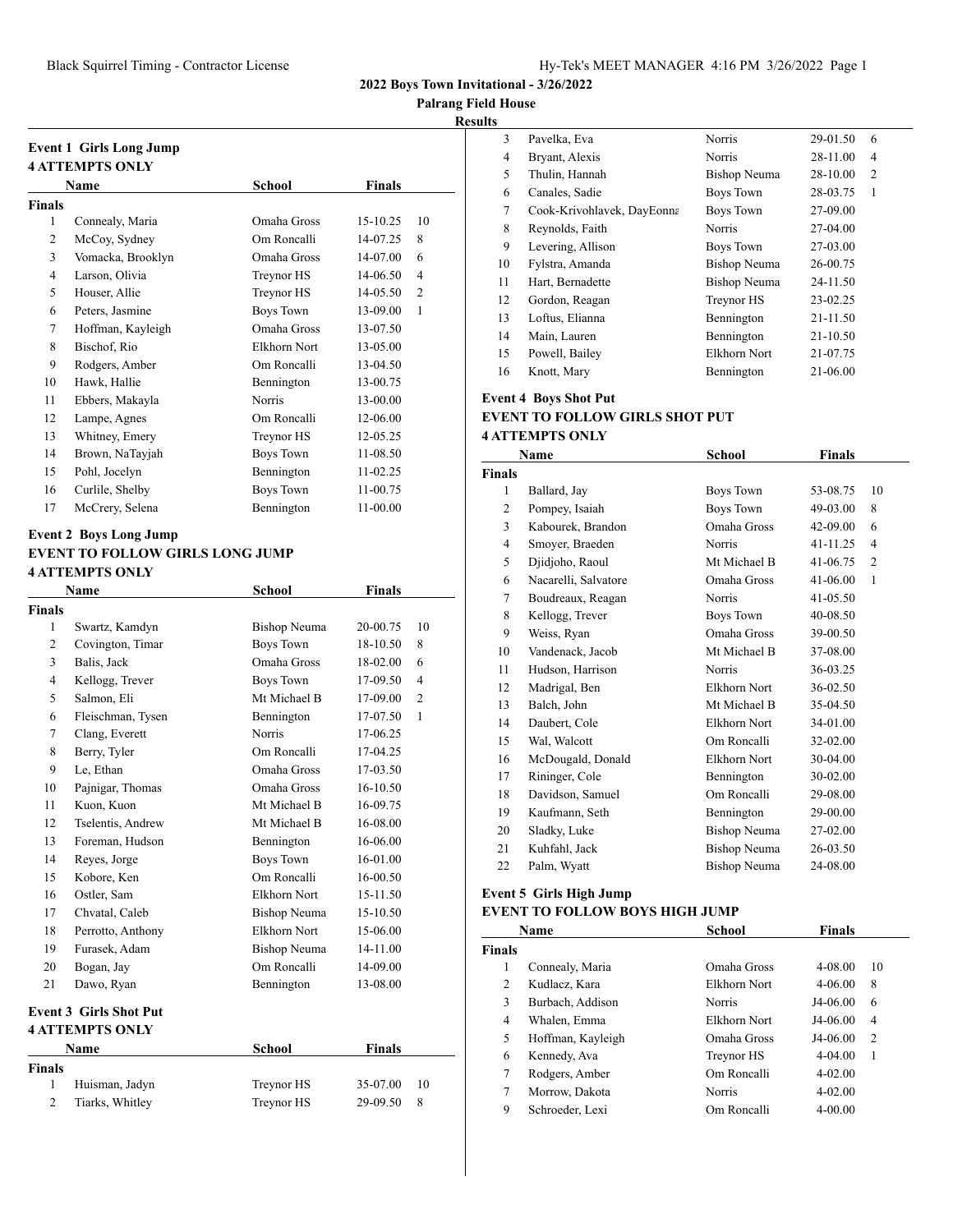**Palrang Field House**

| Results |
|---------|
|         |

|                    | <b>Name</b>                       | School              | Finals        |    |
|--------------------|-----------------------------------|---------------------|---------------|----|
| 9                  | Pohl, Jocelyn                     | Bennington          | 4-00.00       |    |
| ---                | Rininger, Avery                   | Bennington          | NH            |    |
|                    | <b>Event 6 Boys High Jump</b>     |                     |               |    |
|                    | Name                              | <b>School</b>       | Finals        |    |
| <b>Finals</b>      |                                   |                     |               |    |
| 1                  | Kobore, Ken                       | Om Roncalli         | 5-04.00       | 10 |
| 2                  | Carda, Jack                       | Mt Michael B        | J5-04.00      | 8  |
| 3                  | Heedum, Brendan                   | Elkhorn Nort        | J5-04.00      | 6  |
| $\overline{4}$     | Whitaker, Darien                  | Boys Town           | $5-02.00$     | 4  |
| 5                  | Zach, Tyler                       | Bennington          | J5-02.00      | 2  |
| 6                  | Stuhr, Henry                      | <b>Bishop Neuma</b> | 5-00.00       | 1  |
| ---                | Roundy, Zane                      | Elkhorn Nort        | NH            |    |
| $---$              | Chvatal, Caleb                    | <b>Bishop Neuma</b> | NH            |    |
| $---$              | Salmon, Eli                       | Mt Michael B        | NH            |    |
|                    | <b>Event 7 Girls 60 Yard Dash</b> |                     |               |    |
|                    | <b>Name</b>                       | School              | Finals        |    |
|                    |                                   |                     |               |    |
| <b>Finals</b><br>1 | Connealy, Maria                   | Omaha Gross         | 8.00          | 10 |
| 2                  | Quinn, Teresa                     | Bishop Neuma        | 8.05          | 8  |
| 3                  | Carter, Mimi                      | <b>Boys Town</b>    | 8.35          | 6  |
| 4                  | Rohr, Josie                       | Om Roncalli         | 8.36          | 4  |
| 5                  | Ebbers, Makayla                   | Norris              | 8.39          | 2  |
| 6                  | Kennedy, Ava                      | Treynor HS          | 8.43          | 1  |
| 7                  | Prince, Sade                      | <b>Boys Town</b>    | 8.63          |    |
| 8                  | Portwood, Morgan                  | Bennington          | 8.71          |    |
| 9                  | Kenealy, Kaydence                 | Treynor HS          | 8.77          |    |
| 10                 | Peters, Jasmine                   | Boys Town           | 8.84          |    |
| 11                 | Chapman, Reese                    | Treynor HS          | 8.88          |    |
| 12                 | Coughlin, Charlotte               | <b>Bishop Neuma</b> | 8.94          |    |
| 13                 | McCrery, Selena                   | Bennington          | 9.10          |    |
| 14                 | Chambers, Bree                    | <b>Norris</b>       | 9.10          |    |
| 15                 | Harvat, Megan                     | Omaha Gross         | 9.33          |    |
| 16                 | Dunwoody, Malia                   | Om Roncalli         | 9.53          |    |
| 17                 | Juergensen, Ryley                 | Bennington          | 9.57          |    |
| 18                 | Matuella, Mary                    | Om Roncalli         | 9.60          |    |
| 19                 | Morrow, Dakota                    | Norris              | 9.72          |    |
| 20                 | Acevedo-Sanchez, Laura            | Omaha Gross         | 9.91          |    |
|                    |                                   |                     |               |    |
|                    | <b>Event 8 Boys 60 Yard Dash</b>  |                     |               |    |
|                    | Name                              | School              | <b>Finals</b> |    |
| <b>Finals</b>      |                                   |                     |               |    |
| 1                  | Ballard, Jay                      | Boys Town           | 7.04          | 10 |
| $\overline{2}$     | Garcia, Jake                      | Omaha Gross         | 7.05          | 8  |
| 3                  | Covington, Timar                  | <b>Boys Town</b>    | 7.06          | 6  |
| 4                  | Watson, Asher                     | Norris              | 7.34          | 4  |
| 5                  | Foster, Grant                     | Mt Michael B        | 7.36          | 2  |
| 6                  | Berry, Tyler                      | Om Roncalli         | 7.39          | 1  |
| 7                  | Nemecek, Colin                    | Bennington          | 7.42          |    |
| 8                  | Chvatal, Caleb                    | <b>Bishop Neuma</b> | 7.43          |    |
| 9                  | Godtel, Jacob                     | Norris              | 7.45          |    |
| 10                 | Salmon, Eli                       | Mt Michael B        | 7.47          |    |
| 11                 | Balis, Jack                       | Omaha Gross         | 7.48          |    |

| .S |                      |               |      |
|----|----------------------|---------------|------|
| 12 | Boesiger, Barrett    | <b>Norris</b> | 7.53 |
| 13 | Ferguson, John       | Elkhorn Nort  | 7.54 |
| 14 | Whitaker, Darien     | Boys Town     | 7.56 |
| 15 | Hansen, Danny        | Bennington    | 7.58 |
| 16 | Long, Harrison       | Mt Michael B  | 7.63 |
| 17 | Sassaman, William    | Bishop Neuma  | 7.71 |
| 18 | Dawo, Ryan           | Bennington    | 7.79 |
| 19 | Thomassen, Conner    | Om Roncalli   | 8.07 |
| 20 | Nacarelli, Salvatore | Omaha Gross   | 8.12 |
| 21 | Woita, Marcus        | Bishop Neuma  | 8.55 |
| 22 | Mackey, Braden       | Om Roncalli   | 8.58 |
| 23 | Enke, Jacob          | Elkhorn Nort  | 8.84 |
|    |                      |               |      |

#### **Event 9 Girls 60 Yard Hurdles**

|       | Name             | School      | Finals |    |
|-------|------------------|-------------|--------|----|
| inals |                  |             |        |    |
| 1     | Kreps, Kristin   | Omaha Gross | 10.23  | 10 |
| 2     | Kennedy, Ava     | Treynor HS  | 10.35  | 8  |
| 3     | Stidham, Summer  | Om Roncalli | 10.70  | 6  |
| 4     | Rice, Ellie      | Omaha Gross | 10.87  | 4  |
| 5     | Larsen, Olivia   | Treynor HS  | 11.14  | 2  |
| 6     | Schroeder, Lexi  | Om Roncalli | 11.44  | 1  |
| 7     | Roberts, Maren   | Bennington  | 11.53  |    |
| 8     | Chambers, Bree   | Norris      | 11.55  |    |
| 9     | Needham, Skylar  | Om Roncalli | 11.67  |    |
| 10    | Rininger, Avery  | Bennington  | 11.78  |    |
| 11    | Burbach, Addison | Norris      | 12.14  |    |
| 12    | Aldrich, Emry    | Norris      | 12.65  |    |
| 13    | Whitney, Emery   | Treynor HS  | 12.66  |    |
| 14    | Lime, Jocelyn    | Bennington  | 13.85  |    |

## **Event 10 Boys 60 Yard Hurdles**

|               | Name                         | School        | <b>Finals</b> |                |
|---------------|------------------------------|---------------|---------------|----------------|
| <b>Finals</b> |                              |               |               |                |
| 1             | Swartz, Kamdyn               | Bishop Neuma  | 8.30          | 10             |
| 2             | Stuhr, Henry                 | Bishop Neuma  | 9.10          | 8              |
| 3             | Izzard, Antron               | Boys Town     | 9.15          | 6              |
| 4             | Foreman, Hudson              | Bennington    | 9.51          | 4              |
| 5             | Carda, Jack                  | Mt Michael B  | 9.73          | $\overline{c}$ |
| 6             | Benson, Will                 | Mt Michael B  | 10.06         | 1              |
| 7             | Clancy, Motega               | Norris        | 10.09         |                |
| 8             | Fleischman, Tysen            | Bennington    | 10.10         |                |
| 9             | Wilkinson, Brady             | <b>Norris</b> | 10.70         |                |
| 10            | Sassaman, William            | Bishop Neuma  | 10.72         |                |
| 11            | Jacobson, Noah               | <b>Norris</b> | 10.87         |                |
| 12            | Poteat, Robert               | Mt Michael B  | 11.12         |                |
| 13            | Sanchez, Rafael              | Bennington    | 11.39         |                |
|               | Event 11 Girls 220 Yard Dash |               |               |                |
|               | Name                         | School        | Finals        |                |
| <b>Finals</b> |                              |               |               |                |
| 1             | Kinsella, Rachel             | Treynor HS    | 29.57         | 10             |
| 2             | Quinn, Teresa                | Bishop Neuma  | 30.03         | 8              |
| 3             | Rodgers, Breyauna            | Om Roncalli   | 31.09         | 6              |
| 4             | Miller, Mary                 | Omaha Gross   | 31.17         | 4              |

Kudlacz, Kara Elkhorn Nort 31.84 2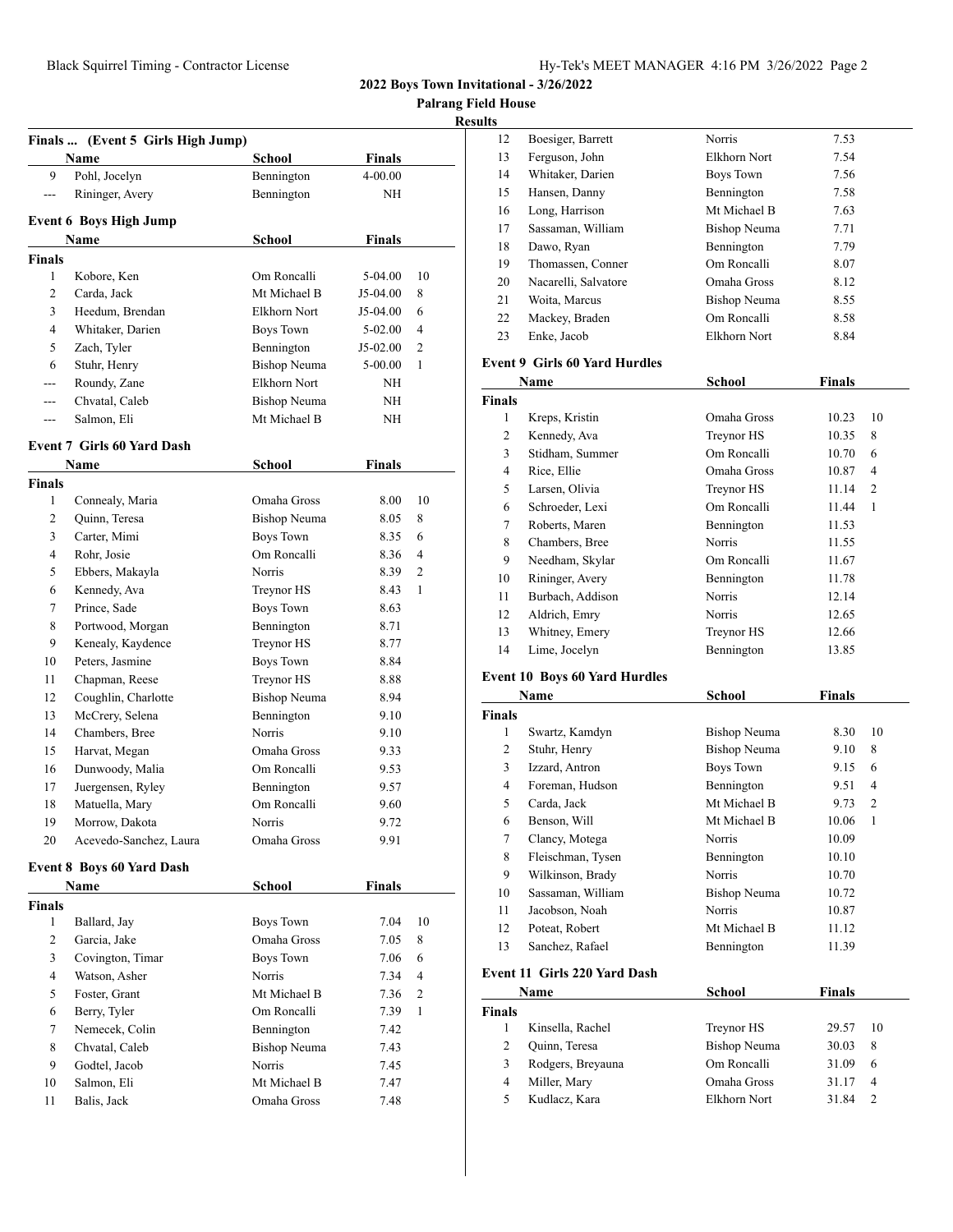**2022 Boys Town Invitational - 3/26/2022**

**Palrang Field House Resul** 

| Finals  (Event 11 Girls 220 Yard Dash) |                              |                     |               |                |  |
|----------------------------------------|------------------------------|---------------------|---------------|----------------|--|
|                                        | <b>Name</b>                  | School              | <b>Finals</b> |                |  |
| 6                                      | Whalen, Emma                 | Elkhorn Nort        | 31.89         | $\mathbf{1}$   |  |
| 7                                      | Maxwell, Rosalie             | Omaha Gross         | 32.07         |                |  |
| 8                                      | Houser, Allie                | Treynor HS          | 32.09         |                |  |
| 9                                      | Carter, Mimi                 | Boys Town           | 32.16         |                |  |
| 10                                     | Michal, Hope                 | <b>Boys Town</b>    | 32.21         |                |  |
| 11                                     | Rice, Anna                   | Omaha Gross         | 32.22         |                |  |
| 12                                     | Roberts, Maren               | Bennington          | 32.29         |                |  |
| 13                                     | Burbach, Addison             | <b>Norris</b>       | 32.43         |                |  |
| 14                                     | Rohr, Josie                  | Om Roncalli         | 32.50         |                |  |
| 15                                     | Kenealy, Kaydence            | Treynor HS          | 32.85         |                |  |
| 16                                     | Lampe, Agnes                 | Om Roncalli         | 33.24         |                |  |
| 17                                     | Hawk, Hallie                 | Bennington          | 34.08         |                |  |
| 18                                     | Curlile, Shelby              | <b>Boys Town</b>    | 34.98         |                |  |
| 19                                     | Coughlin, Charlotte          | <b>Bishop Neuma</b> | 35.19         |                |  |
| 20                                     | Aldrich, Emry                | Norris              | 36.63         |                |  |
| 21                                     | Juergensen, Ryley            | Bennington          | 37.45         |                |  |
| 22                                     | Morrow, Dakota               | <b>Norris</b>       | 37.86         |                |  |
|                                        | Event 12 Boys 220 Yard Dash  |                     |               |                |  |
|                                        | <b>Name</b>                  | School              | Finals        |                |  |
| <b>Finals</b>                          |                              |                     |               |                |  |
| 1                                      | Swartz, Kamdyn               | Bishop Neuma        | 25.89         | 10             |  |
| 2                                      | Foster, Grant                | Mt Michael B        | 26.32         | 8              |  |
| 3                                      | Drews, David                 | Mt Michael B        | 26.56         | 6              |  |
| $\overline{4}$                         | Johnson, Colby               | <b>Boys Town</b>    | 26.57         | $\overline{4}$ |  |
| 5                                      | Foreman, Hudson              | Bennington          | 26.83         | $\overline{c}$ |  |
| 6                                      | Whitaker, Darien             | <b>Boys Town</b>    | 27.24         | 1              |  |
| 7                                      | Ostrander, Liam              | Mt Michael B        | 27.25         |                |  |
| 8                                      | Thompson, Maxwell            | Om Roncalli         | 27.48         |                |  |
| 9                                      | Ferguson, John               | Elkhorn Nort        | 27.64         |                |  |
| 10                                     | Hansen, Danny                | Bennington          | 27.84         |                |  |
| 11                                     | Colson, Levi                 | Norris              | 28.00         |                |  |
| 12                                     | Kellogg, Trever              | <b>Boys Town</b>    | 28.08         |                |  |
| 13                                     | Le, Ethan                    | Omaha Gross         | 28.35         |                |  |
| 14                                     | Meckna, Parker               | Elkhorn Nort        | 28.59         |                |  |
| 15                                     | Furasek, Adam                | Bishop Neuma        | 28.60         |                |  |
| 16                                     | Olson, Gavin                 | Bennington          | 28.61         |                |  |
| 17                                     | Payne, Jacob                 | Norris              | 29.15         |                |  |
| 18                                     | Bornschlegl, Joshua          | Norris              | 29.87         |                |  |
| 19                                     | Bogan, Jay                   | Om Roncalli         | 30.02         |                |  |
| 20                                     | Davidson, Samuel             | Om Roncalli         | 31.08         |                |  |
| 21                                     | Chaudhary, Ujjwal            | Elkhorn Nort        | 31.97         |                |  |
| 22                                     | Woita, Marcus                | <b>Bishop Neuma</b> | 33.08         |                |  |
|                                        | Event 13 Girls 440 Yard Dash |                     |               |                |  |
|                                        | <b>Name</b>                  | <b>School</b>       | <b>Finals</b> |                |  |
| <b>Finals</b>                          |                              |                     |               |                |  |
| 1                                      | Shanahan, Ellie              | Om Roncalli         | 1:05.49       | 10             |  |
| 2                                      | Rice, Ellie                  | Omaha Gross         | 1:07.49       | 8              |  |
| 3                                      | Quinn, Teresa                | Bishop Neuma        | 1:09.75       | 6              |  |
| 4                                      | McCoy, Sydney                | Om Roncalli         | 1:10.38       | 4              |  |
| 5                                      | Kennedy, Ava                 | Treynor HS          | 1:11.96       | 2              |  |
| 6                                      | Chambers, Bree               | Norris              | 1:15.10       | 1              |  |
| $\tau$                                 | Dreyer, Mira                 | Treynor HS          | 1:15.13       |                |  |
|                                        |                              |                     |               |                |  |

| lts  |                             |              |               |  |
|------|-----------------------------|--------------|---------------|--|
| 8    | Kinney, Claire              | Om Roncalli  | 1:17.22       |  |
| 9    | Nilson, Grace               | Omaha Gross  | 1:18.06       |  |
| 10   | Rininger, Avery             | Bennington   | 1:18.53       |  |
| 11   | Greenway, Kayla             | Elkhorn Nort | 1:21.40       |  |
| 12   | Whitney, Emery              | Treynor HS   | 1:21.65       |  |
| 13   | Moore, RayLee               | Boys Town    | 1:21.90       |  |
| 14   | Welstead, Cora              | Boys Town    | 1:23.39       |  |
| 15   | Lime, Jocelyn               | Bennington   | 1:25.94       |  |
| 16   | Deaver, Kate                | Bennington   | 1:29.43       |  |
| 17   | Spiker, Jessica             | Boys Town    | 1:31.50       |  |
|      | Event 14 Boys 440 Yard Dash |              |               |  |
| Name |                             | School       | <b>Finals</b> |  |

| Name          |                     | School              | Finals  |                |
|---------------|---------------------|---------------------|---------|----------------|
| <b>Finals</b> |                     |                     |         |                |
| 1             | Schwartz, Sam       | Mt Michael B        | 59.05   | 10             |
| 2             | Kumm, Owen          | Boys Town           | 59.53   | 8              |
| 3             | Brown-Jones, Elijah | Boys Town           | 1:00.04 | 6              |
| 4             | Meyerle, Ben        | Omaha Gross         | 1:00.31 | $\overline{4}$ |
| 5             | Tselentis, Andrew   | Mt Michael B        | 1:01.02 | $\overline{2}$ |
| 6             | Bock, CJ            | <b>Norris</b>       | 1:01.51 | 1              |
| 7             | Angel, Christopher  | Mt Michael B        | 1:01.73 |                |
| 8             | Clang, Everett      | Norris              | 1:02.57 |                |
| 9             | Langenfeld, Nile    | Om Roncalli         | 1:02.66 |                |
| 10            | Heedum, Brendan     | Elkhorn Nort        | 1:03.16 |                |
| 11            | Nemecek, Colin      | Bennington          | 1:03.88 |                |
| 12            | Furasek, Adam       | <b>Bishop Neuma</b> | 1:03.92 |                |
| 13            | Dossett, Cameron    | Bennington          | 1:04.46 |                |
| 14            | Haberman, Joseph    | Bishop Neuma        | 1:05.00 |                |
| 15            | Jacobson, Noah      | Norris              | 1:05.86 |                |
| 16            | Graves, Lincoln     | Om Roncalli         | 1:06.82 |                |
| 17            | Dawo, Ryan          | Bennington          | 1:08.72 |                |
| 18            | Brogan, Conner      | Om Roncalli         | 1:08.90 |                |
| 19            | Segar, Tyler        | Boys Town           | 1:11.74 |                |
| 20            | Woita, Marcus       | Bishop Neuma        | 1:13.28 |                |
|               |                     |                     |         |                |

## **Event 15 Girls 880 Yard Run**

| Name          |                            | <b>School</b>    | <b>Finals</b> |                |
|---------------|----------------------------|------------------|---------------|----------------|
| Finals        |                            |                  |               |                |
| 1             | Jansen, Josie              | Omaha Gross      | 2:36.94       | 10             |
| 2             | Theilen, Aurora            | Bennington       | 2:57.66       | 8              |
| 3             | Meier, Bridgette           | Om Roncalli      | 2:57.97       | 6              |
| 4             | Donahoe, Molly             | Om Roncalli      | 3:03.17       | 4              |
| 5             | Chapman, Reese             | Treynor HS       | 3:08.49       | $\overline{c}$ |
| 6             | Cash, Emily                | Elkhorn Nort     | 3:10.50       | 1              |
| 7             | Lambert, Megan             | Boys Town        | 3:18.22       |                |
| 8             | Rodruiguez, Desiree        | Omaha Gross      | 3:20.79       |                |
| 9             | Bird, Sydney               | Bennington       | 3:27.94       |                |
| 10            | Deitchler, Gen             | Treynor HS       | 3:31.94       |                |
| 11            | Lindquist, Abby            | Elkhorn Nort     | 3:46.18       |                |
| 12            | Hibbs, Savanna             | <b>Boys Town</b> | 3:59.34       |                |
| 13            | Hibbs, Sydney              | Boys Town        | 4:00.68       |                |
|               | Event 16 Boys 880 Yard Run |                  |               |                |
| Name          |                            | School           | Finals        |                |
| <b>Finals</b> |                            |                  |               |                |
| 1             | Lampe, Gus                 | Om Roncalli      | 2:13.13       | 10             |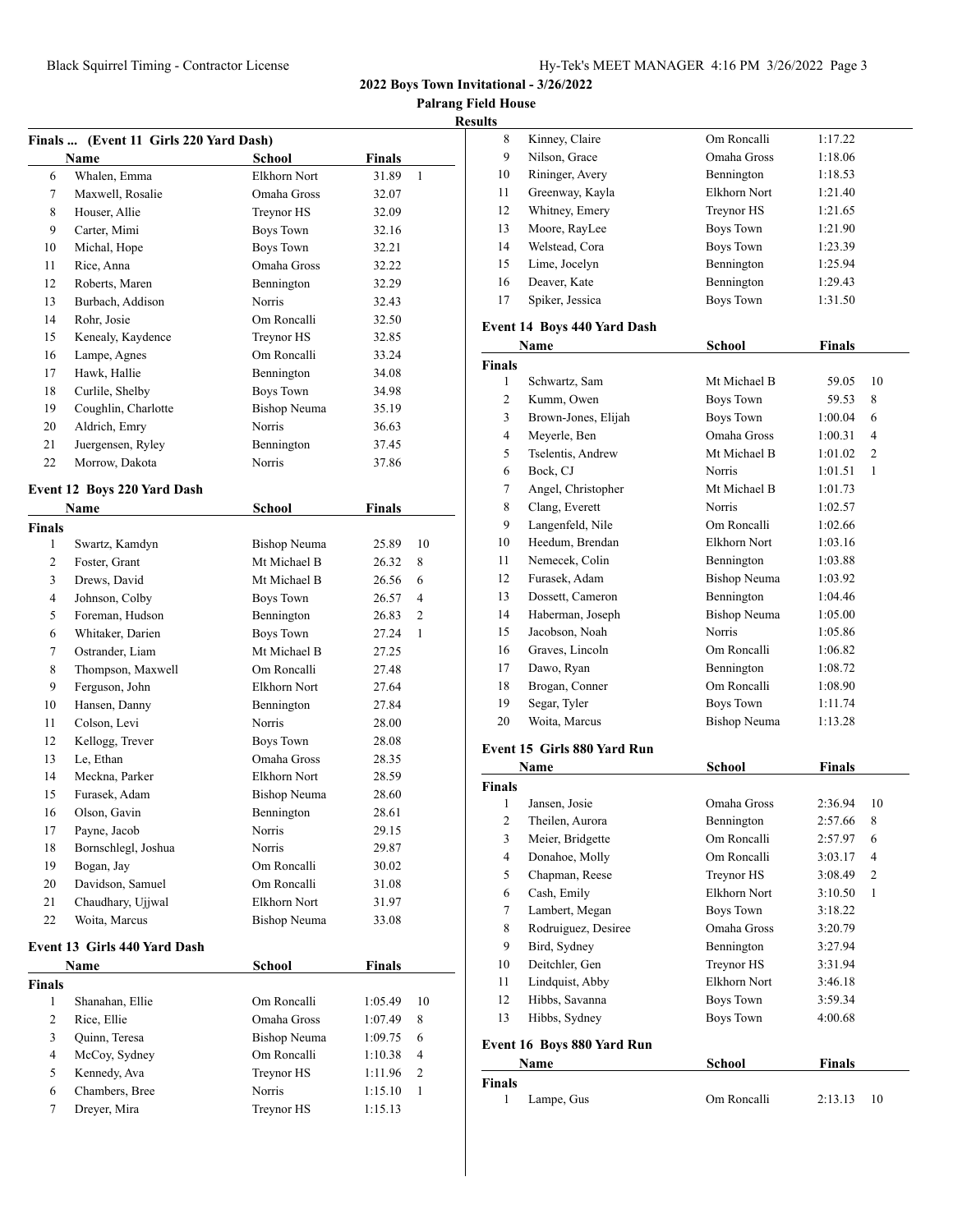**Field House** 

| 2:19.48<br>2<br>Burke, Alexander<br><b>Boys Town</b><br>3<br>Kuon, Kuon<br>Mt Michael B<br>2:19.51<br>Kramer, Alex<br><b>Boys Town</b><br>4<br>2:19.65<br>5<br>McMurray, Peyton<br>Norris<br>2:25.97<br>Legner, Jacob<br>Omaha Gross<br>6<br>2:26.85<br>Wonderlich, Jacksen<br>Omaha Gross<br>7<br>2:27.69<br>Palermo, Grayson<br>Norris<br>8<br>2:27.90<br>9<br>Quinn, Steve<br>Bishop Neuma<br>2:30.04<br>Gutierrez, Hector<br>Elkhorn Nort<br>10<br>2:30.06<br>Detjens, Baylor<br>Bennington<br>11<br>2:32.64<br>Mt Michael B<br>Yual, Tiet<br>12<br>2:36.02<br>Norris<br>13<br>Luse, Asher<br>2:40.00<br>walsh, Kien<br>14<br>Bennington<br>2:43.78<br>Omaha Gross<br>Bywater, Jack<br>15<br>2:47.26<br>Stevens, Collin<br>16<br>Bennington<br>2:50.37<br>Elkhorn Nort<br>Maloney, Murphy<br>17<br>2:53.20<br>Johnson, Jackson<br><b>Bishop Neuma</b><br><b>SCR</b><br>---<br>School<br>Finals<br>Name<br>Om Roncalli<br>1<br>Mansour, Corinne<br>6:09.01<br>McArdle, Maia<br>Elkhorn Nort<br>2<br>6:30.48<br>3<br>Quinn, Teresa<br><b>Bishop Neuma</b><br>6:48.73<br>Elkhorn Nort<br>4<br>Pignotti, Payton<br>6:49.10<br>Henton, Lydia<br>Omaha Gross<br>5<br>6:59.94<br>6<br>Rohe, Gracie<br>Bennington<br>7:00.97<br>Dreyer, Mira<br>Treynor HS<br>7<br>7:07.12<br>Peek, Evelyn<br><b>Boys Town</b><br>8<br>7:11.26<br>Dossett, Katelyn<br>Bennington<br>9<br>7:13.43<br>Om Roncalli<br>Schroeder, Lexi<br>10<br>7:14.00<br>Campos, Patricia<br>Boys Town<br>11<br>7:21.34<br>12<br>Owen, Ellen<br>Elkhorn Nort<br>7:55.98<br>Hibbs, Sophia<br><b>Boys Town</b><br>13<br>8:09.58<br>Om Roncalli<br>Lickteig, Maggie<br><b>SCR</b><br>$\overline{a}$<br><b>School</b><br><b>Finals</b><br>Name<br>1<br>Storch, Jude<br>Mt Michael B<br>5:11.24<br>$\overline{2}$<br>Lampe, Gus<br>Om Roncalli<br>5:11.71<br>3<br>Rodgers, Michael<br>Mt Michael B<br>5:19.92<br>Cupp, Dominick<br>4<br>Boys Town<br>5:20.78<br>5<br>Comte, Mateo<br>Omaha Gross<br>5:22.07<br>Johnson, Jackson<br><b>Bishop Neuma</b><br>6<br>5:33.03<br>7<br>Puck, Liam<br>Bennington<br>5:35.04<br><b>Boys Town</b><br>8<br>Perrigo, Gavin<br>5:59.19<br>9<br>Bare, Cole<br>Norris<br>6:00.03<br><b>Boys Town</b><br>10<br>Gomez, Salvadore<br>6:04.44<br>Newcomer, Jake<br>11<br>Bennington<br>6:05.32<br>Elkhorn Nort<br>Witt, Tyler<br>12<br>6:06.78<br>13<br>Boon, Nicholas<br>Norris<br>6:07.77<br>Benson, Bobby<br>6:31.88<br>14<br>Om Roncalli | Finals  (Event 16 Boys 880 Yard Run) |        |        |                |
|-------------------------------------------------------------------------------------------------------------------------------------------------------------------------------------------------------------------------------------------------------------------------------------------------------------------------------------------------------------------------------------------------------------------------------------------------------------------------------------------------------------------------------------------------------------------------------------------------------------------------------------------------------------------------------------------------------------------------------------------------------------------------------------------------------------------------------------------------------------------------------------------------------------------------------------------------------------------------------------------------------------------------------------------------------------------------------------------------------------------------------------------------------------------------------------------------------------------------------------------------------------------------------------------------------------------------------------------------------------------------------------------------------------------------------------------------------------------------------------------------------------------------------------------------------------------------------------------------------------------------------------------------------------------------------------------------------------------------------------------------------------------------------------------------------------------------------------------------------------------------------------------------------------------------------------------------------------------------------------------------------------------------------------------------------------------------------------------------------------------------------------------------------------------------------------------------------------------------------------------------------------------------------------------------------------------------------------------------------------------------------------------------------------------------------|--------------------------------------|--------|--------|----------------|
| Event 17 Girls 1 Mile Run<br><b>Finals</b><br>Event 18 Boys 1 Mile Run<br><b>Finals</b>                                                                                                                                                                                                                                                                                                                                                                                                                                                                                                                                                                                                                                                                                                                                                                                                                                                                                                                                                                                                                                                                                                                                                                                                                                                                                                                                                                                                                                                                                                                                                                                                                                                                                                                                                                                                                                                                                                                                                                                                                                                                                                                                                                                                                                                                                                                                       | Name                                 | School | Finals |                |
|                                                                                                                                                                                                                                                                                                                                                                                                                                                                                                                                                                                                                                                                                                                                                                                                                                                                                                                                                                                                                                                                                                                                                                                                                                                                                                                                                                                                                                                                                                                                                                                                                                                                                                                                                                                                                                                                                                                                                                                                                                                                                                                                                                                                                                                                                                                                                                                                                               |                                      |        |        | 8<br>6         |
|                                                                                                                                                                                                                                                                                                                                                                                                                                                                                                                                                                                                                                                                                                                                                                                                                                                                                                                                                                                                                                                                                                                                                                                                                                                                                                                                                                                                                                                                                                                                                                                                                                                                                                                                                                                                                                                                                                                                                                                                                                                                                                                                                                                                                                                                                                                                                                                                                               |                                      |        |        | $\overline{4}$ |
|                                                                                                                                                                                                                                                                                                                                                                                                                                                                                                                                                                                                                                                                                                                                                                                                                                                                                                                                                                                                                                                                                                                                                                                                                                                                                                                                                                                                                                                                                                                                                                                                                                                                                                                                                                                                                                                                                                                                                                                                                                                                                                                                                                                                                                                                                                                                                                                                                               |                                      |        |        | 2              |
|                                                                                                                                                                                                                                                                                                                                                                                                                                                                                                                                                                                                                                                                                                                                                                                                                                                                                                                                                                                                                                                                                                                                                                                                                                                                                                                                                                                                                                                                                                                                                                                                                                                                                                                                                                                                                                                                                                                                                                                                                                                                                                                                                                                                                                                                                                                                                                                                                               |                                      |        |        | 1              |
|                                                                                                                                                                                                                                                                                                                                                                                                                                                                                                                                                                                                                                                                                                                                                                                                                                                                                                                                                                                                                                                                                                                                                                                                                                                                                                                                                                                                                                                                                                                                                                                                                                                                                                                                                                                                                                                                                                                                                                                                                                                                                                                                                                                                                                                                                                                                                                                                                               |                                      |        |        |                |
|                                                                                                                                                                                                                                                                                                                                                                                                                                                                                                                                                                                                                                                                                                                                                                                                                                                                                                                                                                                                                                                                                                                                                                                                                                                                                                                                                                                                                                                                                                                                                                                                                                                                                                                                                                                                                                                                                                                                                                                                                                                                                                                                                                                                                                                                                                                                                                                                                               |                                      |        |        |                |
|                                                                                                                                                                                                                                                                                                                                                                                                                                                                                                                                                                                                                                                                                                                                                                                                                                                                                                                                                                                                                                                                                                                                                                                                                                                                                                                                                                                                                                                                                                                                                                                                                                                                                                                                                                                                                                                                                                                                                                                                                                                                                                                                                                                                                                                                                                                                                                                                                               |                                      |        |        |                |
|                                                                                                                                                                                                                                                                                                                                                                                                                                                                                                                                                                                                                                                                                                                                                                                                                                                                                                                                                                                                                                                                                                                                                                                                                                                                                                                                                                                                                                                                                                                                                                                                                                                                                                                                                                                                                                                                                                                                                                                                                                                                                                                                                                                                                                                                                                                                                                                                                               |                                      |        |        |                |
|                                                                                                                                                                                                                                                                                                                                                                                                                                                                                                                                                                                                                                                                                                                                                                                                                                                                                                                                                                                                                                                                                                                                                                                                                                                                                                                                                                                                                                                                                                                                                                                                                                                                                                                                                                                                                                                                                                                                                                                                                                                                                                                                                                                                                                                                                                                                                                                                                               |                                      |        |        |                |
|                                                                                                                                                                                                                                                                                                                                                                                                                                                                                                                                                                                                                                                                                                                                                                                                                                                                                                                                                                                                                                                                                                                                                                                                                                                                                                                                                                                                                                                                                                                                                                                                                                                                                                                                                                                                                                                                                                                                                                                                                                                                                                                                                                                                                                                                                                                                                                                                                               |                                      |        |        |                |
|                                                                                                                                                                                                                                                                                                                                                                                                                                                                                                                                                                                                                                                                                                                                                                                                                                                                                                                                                                                                                                                                                                                                                                                                                                                                                                                                                                                                                                                                                                                                                                                                                                                                                                                                                                                                                                                                                                                                                                                                                                                                                                                                                                                                                                                                                                                                                                                                                               |                                      |        |        |                |
|                                                                                                                                                                                                                                                                                                                                                                                                                                                                                                                                                                                                                                                                                                                                                                                                                                                                                                                                                                                                                                                                                                                                                                                                                                                                                                                                                                                                                                                                                                                                                                                                                                                                                                                                                                                                                                                                                                                                                                                                                                                                                                                                                                                                                                                                                                                                                                                                                               |                                      |        |        |                |
|                                                                                                                                                                                                                                                                                                                                                                                                                                                                                                                                                                                                                                                                                                                                                                                                                                                                                                                                                                                                                                                                                                                                                                                                                                                                                                                                                                                                                                                                                                                                                                                                                                                                                                                                                                                                                                                                                                                                                                                                                                                                                                                                                                                                                                                                                                                                                                                                                               |                                      |        |        |                |
|                                                                                                                                                                                                                                                                                                                                                                                                                                                                                                                                                                                                                                                                                                                                                                                                                                                                                                                                                                                                                                                                                                                                                                                                                                                                                                                                                                                                                                                                                                                                                                                                                                                                                                                                                                                                                                                                                                                                                                                                                                                                                                                                                                                                                                                                                                                                                                                                                               |                                      |        |        |                |
|                                                                                                                                                                                                                                                                                                                                                                                                                                                                                                                                                                                                                                                                                                                                                                                                                                                                                                                                                                                                                                                                                                                                                                                                                                                                                                                                                                                                                                                                                                                                                                                                                                                                                                                                                                                                                                                                                                                                                                                                                                                                                                                                                                                                                                                                                                                                                                                                                               |                                      |        |        |                |
|                                                                                                                                                                                                                                                                                                                                                                                                                                                                                                                                                                                                                                                                                                                                                                                                                                                                                                                                                                                                                                                                                                                                                                                                                                                                                                                                                                                                                                                                                                                                                                                                                                                                                                                                                                                                                                                                                                                                                                                                                                                                                                                                                                                                                                                                                                                                                                                                                               |                                      |        |        |                |
|                                                                                                                                                                                                                                                                                                                                                                                                                                                                                                                                                                                                                                                                                                                                                                                                                                                                                                                                                                                                                                                                                                                                                                                                                                                                                                                                                                                                                                                                                                                                                                                                                                                                                                                                                                                                                                                                                                                                                                                                                                                                                                                                                                                                                                                                                                                                                                                                                               |                                      |        |        |                |
|                                                                                                                                                                                                                                                                                                                                                                                                                                                                                                                                                                                                                                                                                                                                                                                                                                                                                                                                                                                                                                                                                                                                                                                                                                                                                                                                                                                                                                                                                                                                                                                                                                                                                                                                                                                                                                                                                                                                                                                                                                                                                                                                                                                                                                                                                                                                                                                                                               |                                      |        |        |                |
|                                                                                                                                                                                                                                                                                                                                                                                                                                                                                                                                                                                                                                                                                                                                                                                                                                                                                                                                                                                                                                                                                                                                                                                                                                                                                                                                                                                                                                                                                                                                                                                                                                                                                                                                                                                                                                                                                                                                                                                                                                                                                                                                                                                                                                                                                                                                                                                                                               |                                      |        |        |                |
|                                                                                                                                                                                                                                                                                                                                                                                                                                                                                                                                                                                                                                                                                                                                                                                                                                                                                                                                                                                                                                                                                                                                                                                                                                                                                                                                                                                                                                                                                                                                                                                                                                                                                                                                                                                                                                                                                                                                                                                                                                                                                                                                                                                                                                                                                                                                                                                                                               |                                      |        |        |                |
|                                                                                                                                                                                                                                                                                                                                                                                                                                                                                                                                                                                                                                                                                                                                                                                                                                                                                                                                                                                                                                                                                                                                                                                                                                                                                                                                                                                                                                                                                                                                                                                                                                                                                                                                                                                                                                                                                                                                                                                                                                                                                                                                                                                                                                                                                                                                                                                                                               |                                      |        |        | 10             |
|                                                                                                                                                                                                                                                                                                                                                                                                                                                                                                                                                                                                                                                                                                                                                                                                                                                                                                                                                                                                                                                                                                                                                                                                                                                                                                                                                                                                                                                                                                                                                                                                                                                                                                                                                                                                                                                                                                                                                                                                                                                                                                                                                                                                                                                                                                                                                                                                                               |                                      |        |        | 8              |
|                                                                                                                                                                                                                                                                                                                                                                                                                                                                                                                                                                                                                                                                                                                                                                                                                                                                                                                                                                                                                                                                                                                                                                                                                                                                                                                                                                                                                                                                                                                                                                                                                                                                                                                                                                                                                                                                                                                                                                                                                                                                                                                                                                                                                                                                                                                                                                                                                               |                                      |        |        | 6              |
|                                                                                                                                                                                                                                                                                                                                                                                                                                                                                                                                                                                                                                                                                                                                                                                                                                                                                                                                                                                                                                                                                                                                                                                                                                                                                                                                                                                                                                                                                                                                                                                                                                                                                                                                                                                                                                                                                                                                                                                                                                                                                                                                                                                                                                                                                                                                                                                                                               |                                      |        |        | 4              |
|                                                                                                                                                                                                                                                                                                                                                                                                                                                                                                                                                                                                                                                                                                                                                                                                                                                                                                                                                                                                                                                                                                                                                                                                                                                                                                                                                                                                                                                                                                                                                                                                                                                                                                                                                                                                                                                                                                                                                                                                                                                                                                                                                                                                                                                                                                                                                                                                                               |                                      |        |        | 2              |
|                                                                                                                                                                                                                                                                                                                                                                                                                                                                                                                                                                                                                                                                                                                                                                                                                                                                                                                                                                                                                                                                                                                                                                                                                                                                                                                                                                                                                                                                                                                                                                                                                                                                                                                                                                                                                                                                                                                                                                                                                                                                                                                                                                                                                                                                                                                                                                                                                               |                                      |        |        | $\mathbf{1}$   |
|                                                                                                                                                                                                                                                                                                                                                                                                                                                                                                                                                                                                                                                                                                                                                                                                                                                                                                                                                                                                                                                                                                                                                                                                                                                                                                                                                                                                                                                                                                                                                                                                                                                                                                                                                                                                                                                                                                                                                                                                                                                                                                                                                                                                                                                                                                                                                                                                                               |                                      |        |        |                |
|                                                                                                                                                                                                                                                                                                                                                                                                                                                                                                                                                                                                                                                                                                                                                                                                                                                                                                                                                                                                                                                                                                                                                                                                                                                                                                                                                                                                                                                                                                                                                                                                                                                                                                                                                                                                                                                                                                                                                                                                                                                                                                                                                                                                                                                                                                                                                                                                                               |                                      |        |        |                |
|                                                                                                                                                                                                                                                                                                                                                                                                                                                                                                                                                                                                                                                                                                                                                                                                                                                                                                                                                                                                                                                                                                                                                                                                                                                                                                                                                                                                                                                                                                                                                                                                                                                                                                                                                                                                                                                                                                                                                                                                                                                                                                                                                                                                                                                                                                                                                                                                                               |                                      |        |        |                |
|                                                                                                                                                                                                                                                                                                                                                                                                                                                                                                                                                                                                                                                                                                                                                                                                                                                                                                                                                                                                                                                                                                                                                                                                                                                                                                                                                                                                                                                                                                                                                                                                                                                                                                                                                                                                                                                                                                                                                                                                                                                                                                                                                                                                                                                                                                                                                                                                                               |                                      |        |        |                |
|                                                                                                                                                                                                                                                                                                                                                                                                                                                                                                                                                                                                                                                                                                                                                                                                                                                                                                                                                                                                                                                                                                                                                                                                                                                                                                                                                                                                                                                                                                                                                                                                                                                                                                                                                                                                                                                                                                                                                                                                                                                                                                                                                                                                                                                                                                                                                                                                                               |                                      |        |        |                |
|                                                                                                                                                                                                                                                                                                                                                                                                                                                                                                                                                                                                                                                                                                                                                                                                                                                                                                                                                                                                                                                                                                                                                                                                                                                                                                                                                                                                                                                                                                                                                                                                                                                                                                                                                                                                                                                                                                                                                                                                                                                                                                                                                                                                                                                                                                                                                                                                                               |                                      |        |        |                |
|                                                                                                                                                                                                                                                                                                                                                                                                                                                                                                                                                                                                                                                                                                                                                                                                                                                                                                                                                                                                                                                                                                                                                                                                                                                                                                                                                                                                                                                                                                                                                                                                                                                                                                                                                                                                                                                                                                                                                                                                                                                                                                                                                                                                                                                                                                                                                                                                                               |                                      |        |        |                |
|                                                                                                                                                                                                                                                                                                                                                                                                                                                                                                                                                                                                                                                                                                                                                                                                                                                                                                                                                                                                                                                                                                                                                                                                                                                                                                                                                                                                                                                                                                                                                                                                                                                                                                                                                                                                                                                                                                                                                                                                                                                                                                                                                                                                                                                                                                                                                                                                                               |                                      |        |        |                |
|                                                                                                                                                                                                                                                                                                                                                                                                                                                                                                                                                                                                                                                                                                                                                                                                                                                                                                                                                                                                                                                                                                                                                                                                                                                                                                                                                                                                                                                                                                                                                                                                                                                                                                                                                                                                                                                                                                                                                                                                                                                                                                                                                                                                                                                                                                                                                                                                                               |                                      |        |        |                |
|                                                                                                                                                                                                                                                                                                                                                                                                                                                                                                                                                                                                                                                                                                                                                                                                                                                                                                                                                                                                                                                                                                                                                                                                                                                                                                                                                                                                                                                                                                                                                                                                                                                                                                                                                                                                                                                                                                                                                                                                                                                                                                                                                                                                                                                                                                                                                                                                                               |                                      |        |        |                |
|                                                                                                                                                                                                                                                                                                                                                                                                                                                                                                                                                                                                                                                                                                                                                                                                                                                                                                                                                                                                                                                                                                                                                                                                                                                                                                                                                                                                                                                                                                                                                                                                                                                                                                                                                                                                                                                                                                                                                                                                                                                                                                                                                                                                                                                                                                                                                                                                                               |                                      |        |        |                |
|                                                                                                                                                                                                                                                                                                                                                                                                                                                                                                                                                                                                                                                                                                                                                                                                                                                                                                                                                                                                                                                                                                                                                                                                                                                                                                                                                                                                                                                                                                                                                                                                                                                                                                                                                                                                                                                                                                                                                                                                                                                                                                                                                                                                                                                                                                                                                                                                                               |                                      |        |        | 10             |
|                                                                                                                                                                                                                                                                                                                                                                                                                                                                                                                                                                                                                                                                                                                                                                                                                                                                                                                                                                                                                                                                                                                                                                                                                                                                                                                                                                                                                                                                                                                                                                                                                                                                                                                                                                                                                                                                                                                                                                                                                                                                                                                                                                                                                                                                                                                                                                                                                               |                                      |        |        | 8              |
|                                                                                                                                                                                                                                                                                                                                                                                                                                                                                                                                                                                                                                                                                                                                                                                                                                                                                                                                                                                                                                                                                                                                                                                                                                                                                                                                                                                                                                                                                                                                                                                                                                                                                                                                                                                                                                                                                                                                                                                                                                                                                                                                                                                                                                                                                                                                                                                                                               |                                      |        |        | 6              |
|                                                                                                                                                                                                                                                                                                                                                                                                                                                                                                                                                                                                                                                                                                                                                                                                                                                                                                                                                                                                                                                                                                                                                                                                                                                                                                                                                                                                                                                                                                                                                                                                                                                                                                                                                                                                                                                                                                                                                                                                                                                                                                                                                                                                                                                                                                                                                                                                                               |                                      |        |        | 4              |
|                                                                                                                                                                                                                                                                                                                                                                                                                                                                                                                                                                                                                                                                                                                                                                                                                                                                                                                                                                                                                                                                                                                                                                                                                                                                                                                                                                                                                                                                                                                                                                                                                                                                                                                                                                                                                                                                                                                                                                                                                                                                                                                                                                                                                                                                                                                                                                                                                               |                                      |        |        | 2              |
|                                                                                                                                                                                                                                                                                                                                                                                                                                                                                                                                                                                                                                                                                                                                                                                                                                                                                                                                                                                                                                                                                                                                                                                                                                                                                                                                                                                                                                                                                                                                                                                                                                                                                                                                                                                                                                                                                                                                                                                                                                                                                                                                                                                                                                                                                                                                                                                                                               |                                      |        |        | 1              |
|                                                                                                                                                                                                                                                                                                                                                                                                                                                                                                                                                                                                                                                                                                                                                                                                                                                                                                                                                                                                                                                                                                                                                                                                                                                                                                                                                                                                                                                                                                                                                                                                                                                                                                                                                                                                                                                                                                                                                                                                                                                                                                                                                                                                                                                                                                                                                                                                                               |                                      |        |        |                |
|                                                                                                                                                                                                                                                                                                                                                                                                                                                                                                                                                                                                                                                                                                                                                                                                                                                                                                                                                                                                                                                                                                                                                                                                                                                                                                                                                                                                                                                                                                                                                                                                                                                                                                                                                                                                                                                                                                                                                                                                                                                                                                                                                                                                                                                                                                                                                                                                                               |                                      |        |        |                |
|                                                                                                                                                                                                                                                                                                                                                                                                                                                                                                                                                                                                                                                                                                                                                                                                                                                                                                                                                                                                                                                                                                                                                                                                                                                                                                                                                                                                                                                                                                                                                                                                                                                                                                                                                                                                                                                                                                                                                                                                                                                                                                                                                                                                                                                                                                                                                                                                                               |                                      |        |        |                |
|                                                                                                                                                                                                                                                                                                                                                                                                                                                                                                                                                                                                                                                                                                                                                                                                                                                                                                                                                                                                                                                                                                                                                                                                                                                                                                                                                                                                                                                                                                                                                                                                                                                                                                                                                                                                                                                                                                                                                                                                                                                                                                                                                                                                                                                                                                                                                                                                                               |                                      |        |        |                |
|                                                                                                                                                                                                                                                                                                                                                                                                                                                                                                                                                                                                                                                                                                                                                                                                                                                                                                                                                                                                                                                                                                                                                                                                                                                                                                                                                                                                                                                                                                                                                                                                                                                                                                                                                                                                                                                                                                                                                                                                                                                                                                                                                                                                                                                                                                                                                                                                                               |                                      |        |        |                |
|                                                                                                                                                                                                                                                                                                                                                                                                                                                                                                                                                                                                                                                                                                                                                                                                                                                                                                                                                                                                                                                                                                                                                                                                                                                                                                                                                                                                                                                                                                                                                                                                                                                                                                                                                                                                                                                                                                                                                                                                                                                                                                                                                                                                                                                                                                                                                                                                                               |                                      |        |        |                |
|                                                                                                                                                                                                                                                                                                                                                                                                                                                                                                                                                                                                                                                                                                                                                                                                                                                                                                                                                                                                                                                                                                                                                                                                                                                                                                                                                                                                                                                                                                                                                                                                                                                                                                                                                                                                                                                                                                                                                                                                                                                                                                                                                                                                                                                                                                                                                                                                                               |                                      |        |        |                |
|                                                                                                                                                                                                                                                                                                                                                                                                                                                                                                                                                                                                                                                                                                                                                                                                                                                                                                                                                                                                                                                                                                                                                                                                                                                                                                                                                                                                                                                                                                                                                                                                                                                                                                                                                                                                                                                                                                                                                                                                                                                                                                                                                                                                                                                                                                                                                                                                                               |                                      |        |        |                |
| Om Roncalli<br>15<br>Kennedy, Caleb<br>6:53.67                                                                                                                                                                                                                                                                                                                                                                                                                                                                                                                                                                                                                                                                                                                                                                                                                                                                                                                                                                                                                                                                                                                                                                                                                                                                                                                                                                                                                                                                                                                                                                                                                                                                                                                                                                                                                                                                                                                                                                                                                                                                                                                                                                                                                                                                                                                                                                                |                                      |        |        |                |

| esults                        |                                  |                     |               |    |
|-------------------------------|----------------------------------|---------------------|---------------|----|
| $---$                         | Schroll, Mark                    | Mt Michael B        | <b>SCR</b>    |    |
| $---$                         | Mahamane Kosso, Imrane           | Bennington          | <b>SCR</b>    |    |
|                               | Lechtenberg, Kamber              | <b>Bishop Neuma</b> | <b>SCR</b>    |    |
|                               | <b>Event 19 Girls 2 Mile Run</b> |                     |               |    |
|                               | Name                             | School              | <b>Finals</b> |    |
| <b>Finals</b>                 |                                  |                     |               |    |
| $\mathbf{1}$                  | McBride, Molly                   | Om Roncalli         | 13:47.77      | 10 |
| 2                             | Larson, Emma                     | Elkhorn Nort        | 14:00.94      | 8  |
| 3                             | Lang, Kasey                      | Treynor HS          | 14:29.41      | 6  |
| 4                             | Thomas, Ryleigh                  | Treynor HS          | 14:42.63      | 4  |
| 5                             | Henton, Lydia                    | Omaha Gross         | 14:49.43      | 2  |
| 6                             | Pattinson, McKenna               | Boys Town           | 16:55.31      | 1  |
|                               | <b>Event 20 Boys 2 Mile Run</b>  |                     |               |    |
|                               | Name                             | School              | Finals        |    |
| <b>Finals</b>                 |                                  |                     |               |    |
| $\mathbf{1}$                  | McCoy, Max                       | Mt Michael B        | 11:36.12      | 10 |
| 2                             | Perrigo, Gavin                   | Boys Town           | 12:38.24      | 8  |
| 3                             | Bell, Renato                     | Bennington          | 13:35.38      | 6  |
| $\overline{4}$                | Houska, Henry                    | Bennington          | 13:57.07      | 4  |
| 5                             | Mahnke, Landon                   | <b>Elkhorn Nort</b> | 14:41.96      | 2  |
| 6                             | Shenoy, Jacob                    | Elkhorn Nort        | 15:13.92      | 1  |
| ---                           | Sorensen, Oliver                 | Mt Michael B        | <b>SCR</b>    |    |
|                               | Event 21 Girls 4x440 Yard Relay  |                     |               |    |
|                               | Team                             | <b>Relay</b>        | <b>Finals</b> |    |
| <b>Finals</b>                 |                                  |                     |               |    |
| 1                             | Om Roncalli Cath                 | А                   | 4:38.14       | 10 |
| 2                             | Treynor HS                       | A                   | 4:39.67       | 8  |
| 3                             | Omaha Gross Cath                 | A                   | 4:42.88       | 6  |
| 4                             | <b>Boys Town</b>                 | А                   | 5:03.02       | 4  |
| 5                             | Bennington                       | A                   | 5:15.55       | 2  |
|                               | Event 22 Boys 4x440 Yard Relay   |                     |               |    |
|                               | Team                             | Relay               | <b>Finals</b> |    |
| <b>Finals</b>                 |                                  |                     |               |    |
| 1                             | <b>Boys Town</b>                 | А                   | 4:00.61       | 10 |
| 2                             | Mt Michael Ben                   | A                   | 4:04.20       | 8  |
| 3                             | Bishop Neumann                   | А                   | 4:04.62       | 6  |
| 4                             | Om Roncalli Cath                 | А                   | 4:07.17       | 4  |
|                               |                                  |                     |               |    |
| 5                             | Bennington                       | A                   | 4:09.65       | 2  |
| 6                             | Norris                           | A                   | 4:10.43       | 1  |
| 7                             | Omaha Gross Cath                 | A                   | 4:11.40       |    |
|                               | Event 23 Girls 4x880 Yard Relay  |                     |               |    |
|                               | Team                             | <b>Relay</b>        | <b>Finals</b> |    |
|                               |                                  |                     |               |    |
| $\mathbf{1}$                  | Treynor HS                       | А                   | 11:41.96      | 10 |
| 2                             | Om Roncalli Cath                 | A                   | 11:48.43      | 8  |
| 3                             | <b>Boys Town</b>                 | А                   | 12:09.96      | 6  |
| $\overline{4}$                | Bennington                       | A                   | 12:38.90      | 4  |
| <b>Finals</b>                 | Event 24 Boys 4x880 Yard Relay   |                     |               |    |
|                               | Team                             | Relay               | Finals        |    |
| <b>Finals</b><br>$\mathbf{1}$ | <b>Boys Town</b>                 | А                   | 9:20.88       | 10 |